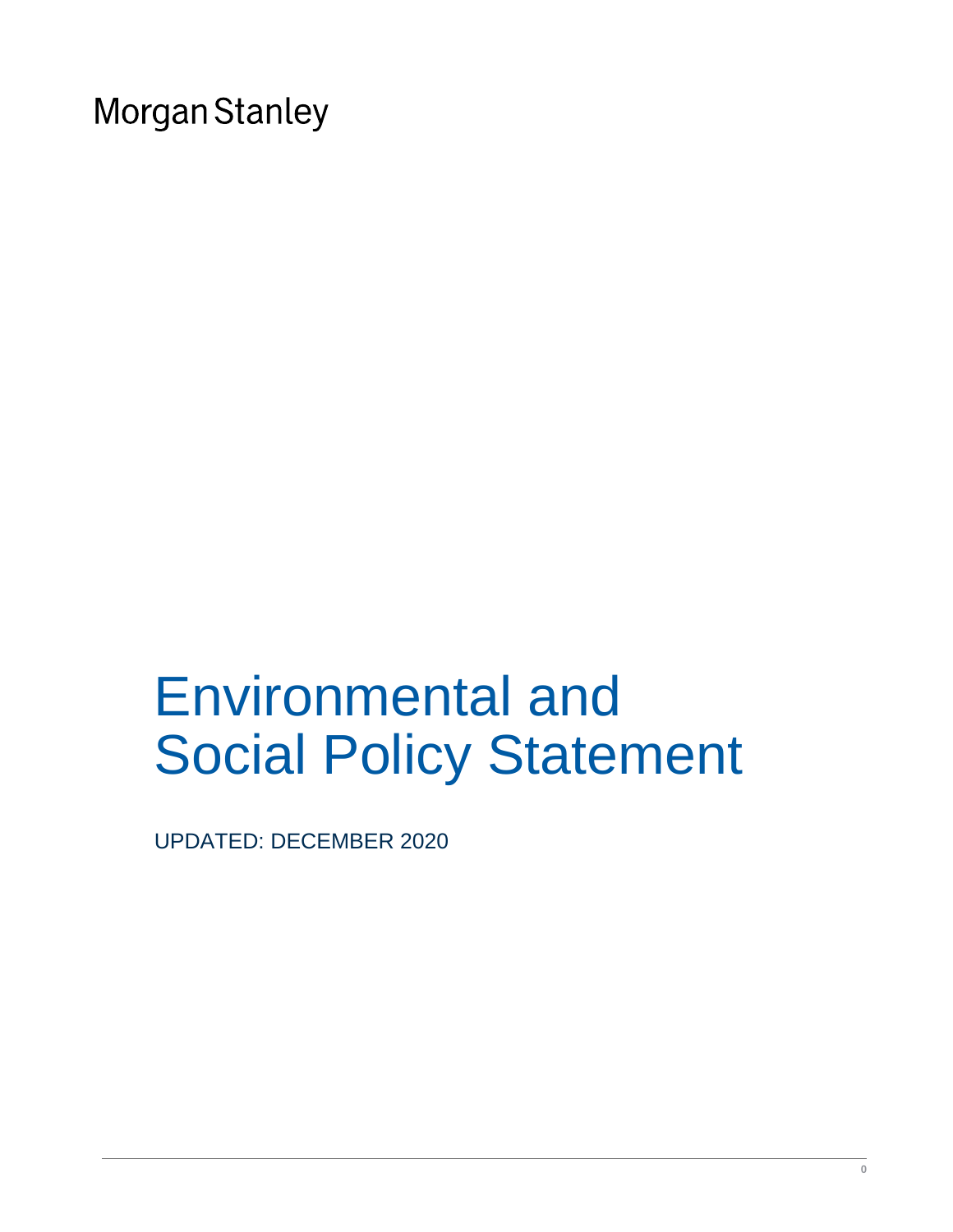# **Table of Contents**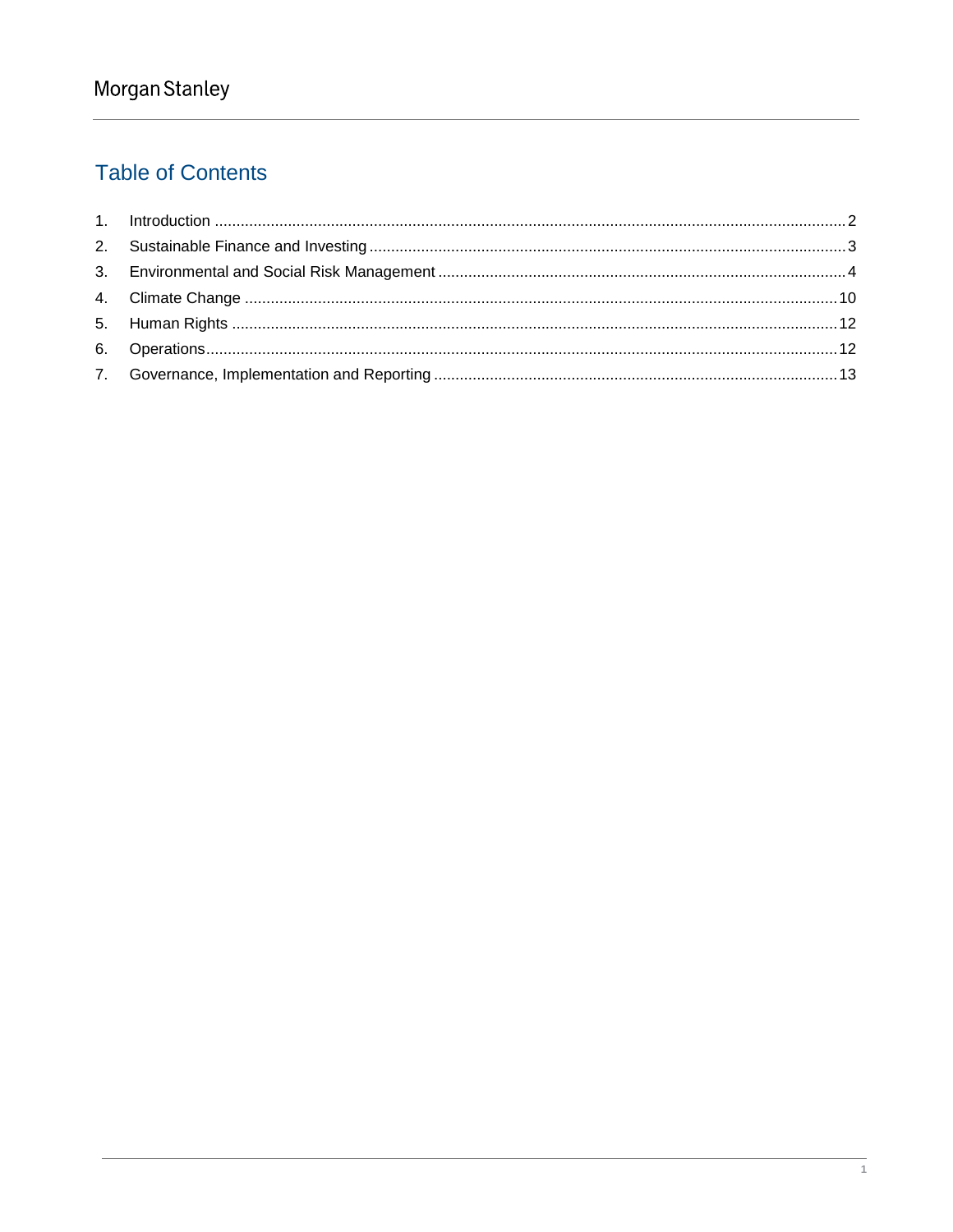# <span id="page-2-0"></span>**1. Introduction**

Morgan Stanley recognizes that global sustainability challenges, including climate change, resource scarcity and human rights, are of critical importance and must be addressed. As a global financial services provider, Morgan Stanley partners with clients and stakeholders to mobilize capital at scale to help find solutions these challenges.

To help us deliver long-term value for our clients and shareholders, we employ comprehensive risk management policies that include environmental and social risk. Morgan Stanley's Environmental and Social Policy Statement reflects the firm's global commitment to our stakeholders, communities and the environment to identify and address environmental and social risks. This Policy Statement incorporates ongoing dialogue with internal and external stakeholders and is an evolving document that we review annually and update to reflect our strategy and key developments.

We see sustainability leadership as a business opportunity, a risk mitigant and an essential aspect of our firm's core values of Doing the Right Thing, Putting Clients First, Leading with Exceptional Ideas, Committing to Diversity & Inclusion and Giving Back. To that end, Morgan Stanley integrates sustainability into the firm's activities through three main areas of focus:

- **Solutions and Services:** Connecting clients to sustainable investing products and services, and mobilizing capital to drive progress on key issues such as climate change, inclusive growth and the circular economy.
- **The Institute for Sustainable Investing:** Accelerating the adoption of sustainable investing strategies across capital markets through the Morgan Stanley Institute [for Sustainable Investing,](https://www.morganstanley.com/what-we-do/institute-for-sustainable-investing) which leverages the firm's expertise to promote innovation, deliver actionable analysis for investors and develop the next generation of leaders in the field.
- **Firmwide sustainability:** Integrating environmental, social and governance (ESG) considerations into our business activities and operations.

Central to our approach are our firmwide sustainability goals:

- Becoming carbon neutral by 2022, with an aim to source 100 percent of our global operational energy needs from renewable energy, and to offset any remaining emissions.
- Mobilizing \$250 billion in capital to support low-carbon solutions by 2030.
- Helping facilitate the prevention, reduction and removal of 50 million metric tons of plastic from the natural environment by 2030 through the [Morgan Stanley Plastic Waste Resolution.](https://www.morganstanley.com/Themes/plastic-pollution-resolution)
- <span id="page-2-1"></span>Reaching net-zero financed emissions by 2050.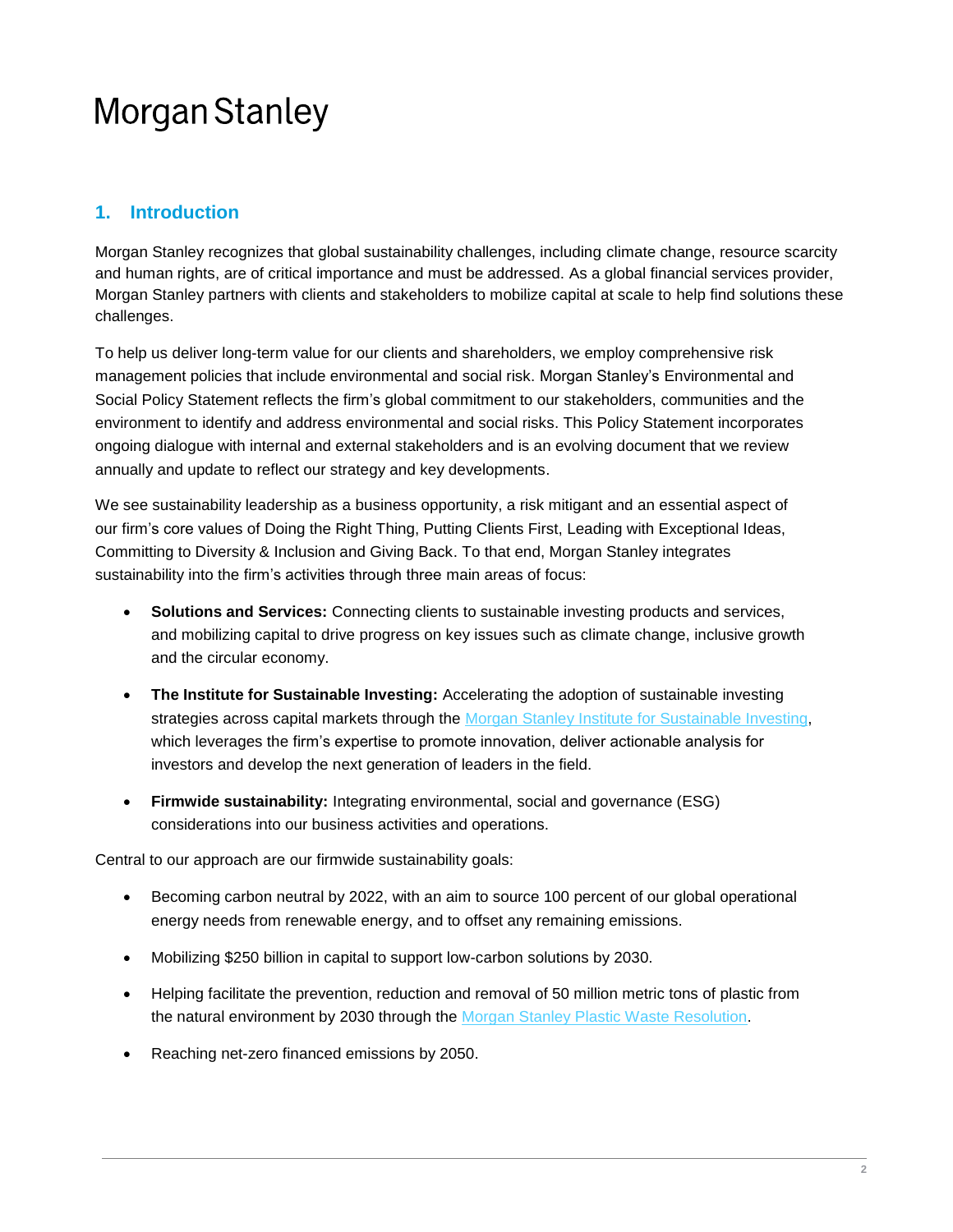# **2. Sustainable Finance and Investing**

Global sustainability challenges pose risks to our business as well as opportunities to be part of the solution alongside policy makers, governments, regulators and the private sector. Morgan Stanley's Global Sustainable Finance (GSF) Group is responsible for implementing our sustainability strategy, promoting global sustainability in the capital markets, and helping drive ESG integration across the firm. Our Institutional Securities, Wealth Management and Investment Management business segments partner with the GSF Group to offer scalable financial solutions and advisory services that seek to deliver competitive financial returns while driving positive environmental and social impact for our clients. In doing so, we leverage our resources to scale sustainable investing products in the markets in which we operate.

Our approach to markets and investments reflects our commitment to sustainability. A summary of our approach for each business segment is provided below. Refer to our [annual sustainability report](https://www.morganstanley.com/about-us/sustainability-reports-research) for more information.

#### **Institutional Securities**

Institutional Securities uses the scale and speed of capital markets to generate positive environmental and social benefits for innovative companies, utilizing a range of levers, including mergers and acquisitions, equity financing and debt underwriting. In particular, we are delivering finance to drive a global shift to a low-carbon economy by raising capital for clean technology companies as well as those that reduce or improve natural resource consumption. We are a leader in green bond issuances and Morgan Stanley Public Finance continues to be a leading underwriter of U.S. municipal bonds, including green and sustainability bonds. In 2018, we announced a commitment to mobilize \$250 billion in lowcarbon financing by 2030. Contributing to this commitment are our activities in clean-tech and renewable energy financing, including commodities transactions, sustainable bonds and other transactions that enable low-carbon solutions.

Additionally, Morgan Stanley Research aims to incorporate ESG factors into its analysis as part of its fundamental investment research. Our research analysts integrate environmental and social considerations into their core company coverage by exploring the financial and market impact of these issues. In addition, our Sustainability Research team publishes research reports to advance ESG integration and thematic investing.

#### **Wealth Management**

Wealth Management connects clients with opportunities to integrate their personal or organizational priorities and values into their investment portfolios. Morgan Stanley Investing with Impact (IIP) provides access to a suite of investment options and portfolios across asset classes that seek to generate market rate financial returns alongside positive environmental and social impact, advancing broad sustainability solutions. With approximately \$34 billion in AUM, IIP includes more than 130 investment strategies plus additional customizable opportunities including restriction overlay screening. Investors can opt to advance broad sustainability solutions or focus on particular issues such as mitigating climate change, supporting diversity and inclusion, or promoting community economic development across a range of approaches.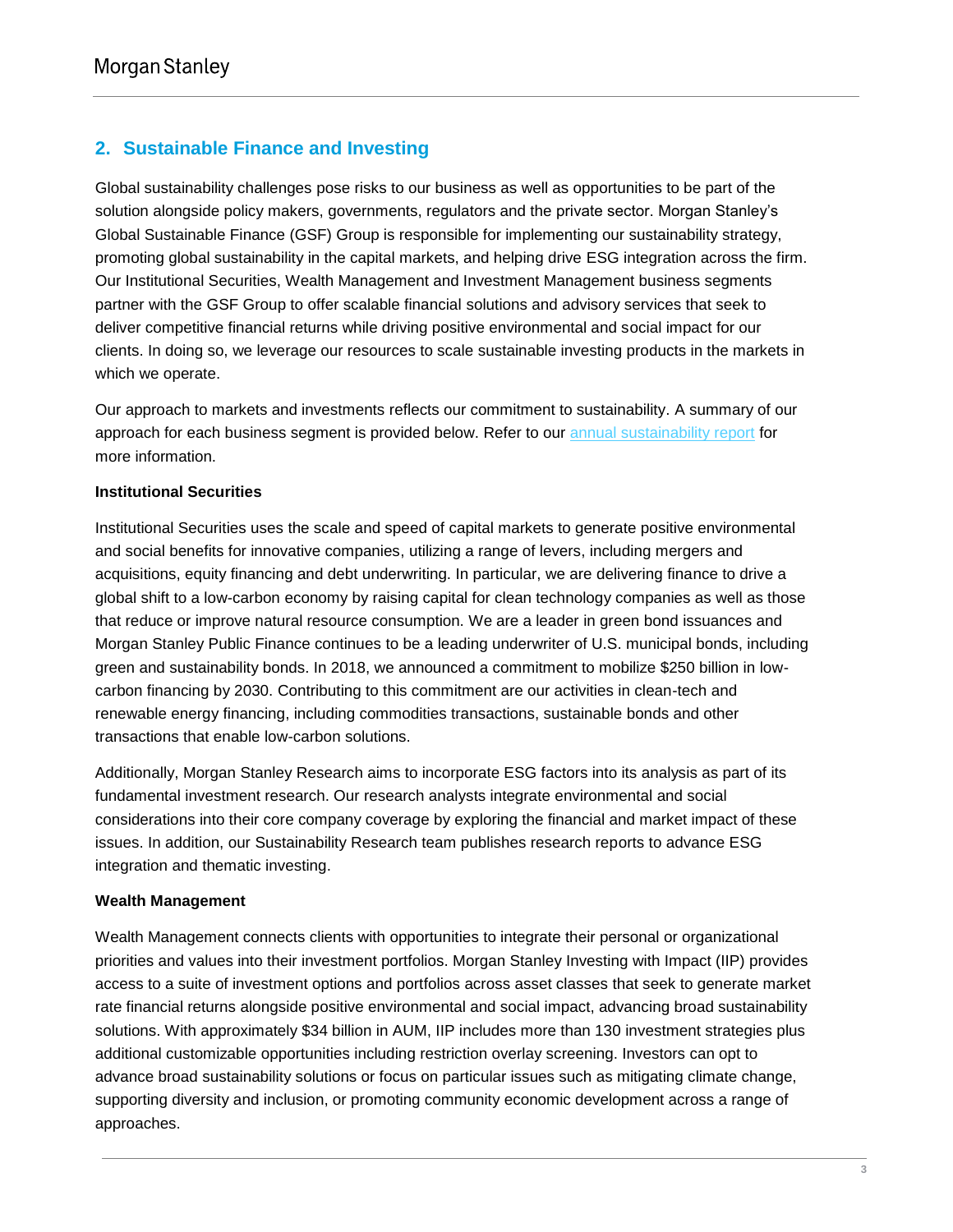#### **Investment Management**

In accordance with Morgan Stanley Investment Management's ESG Principles and Approach, the evaluation of ESG factors is incorporated into the investment process of each investment group across asset classes.

Investment Management portfolio managers and investment teams have primary responsibility for implementing sustainability for their investment portfolios and in doing so are supported by the Investment Management Sustainability team, Sustainability Council and Morgan Stanley's world-class resources. The Sustainability Council is a group of senior, cross-functional business and investment leaders who oversee Investment Management's strategy, resourcing and processes for sustainable investing.

Through our collective sustainable investing efforts, our objective is to enhance market-rate financial returns, while driving positive social and/or environmental benefits and strong governance practices. As active managers and long-term investors, we believe we have both a duty and an opportunity to act as stewards of the capital we manage. Our investment teams embrace this opportunity by engaging directly and often with their portfolio companies on sustainability topics.

<span id="page-4-0"></span>For more information on Investment Management's approach to sustainable investing, please refer to the [Sustainable Investing](https://www.morganstanley.com/im/en-us/institutional-investor/about-us/sustainable-investing.html) page of our website.

# **3. Environmental and Social Risk Management**

Environmental and social risk management is a priority for Morgan Stanley. Our due diligence and risk management processes are designed to identify, analyze and address potentially significant environmental and social issues that may impact the firm or our clients. Among other activities, the Environmental and Social Risk Management (ESRM) Group provides internal subject matter expertise on environmental and social risk, acts as an advisor to the businesses, conducts diligence on relevant transactions, and monitors emerging risks.

#### **Process and Scope**

Businesses escalate transactions to the ESRM Group for due diligence when there is a potentially significant environmental and social risk. Our ESRM due diligence processes and sector and crosssector approaches outlined in this Policy Statement are applied globally across our Business Units to the following types of transactions:

- lending (corporate and project),
- debt and equity underwriting,
- private placements,
- investment management activities related to private equity, real assets and private credit investing,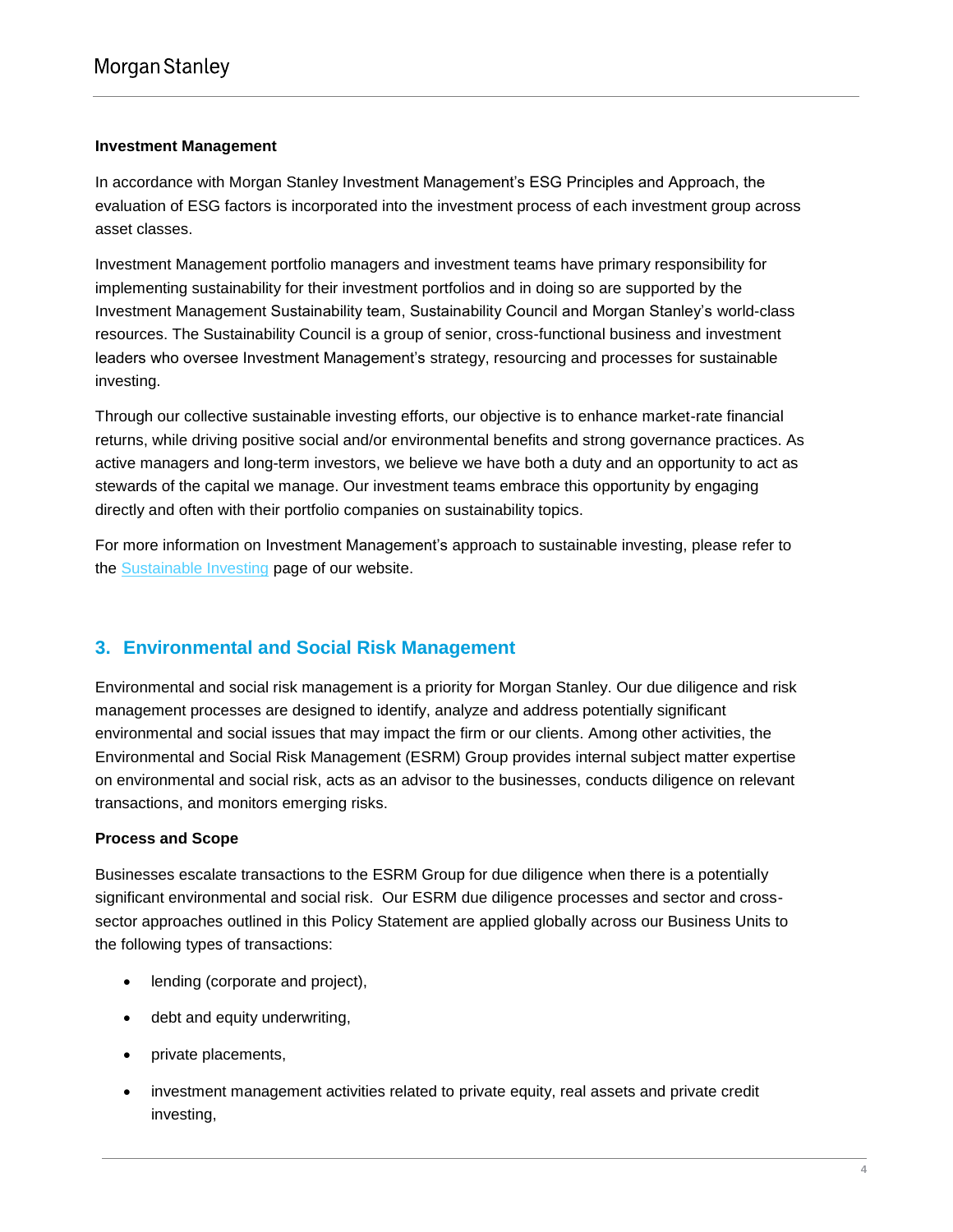- investment banking and capital markets advisory assignments, and
- other transactions or activities as applicable and appropriate.

We will aim to apply this Policy Statement to transactions involving a joint venture between Morgan Stanley and other entities.

#### *Due Diligence and Engagement*

Morgan Stanley analyzes environmental and social risks through our due diligence processes that incorporate international frameworks, such as the International Finance Corporation's (IFC) Performance Standards, as well as internal guidelines. For project financing, our due diligence incorporates the Equator Principles. We seek to assess a company's<sup>1</sup> environmental and social policies, practices, governance and performance, and we consider the controls that are in place to mitigate potential risks. We expect companies to comply with all relevant local and national laws, including laws that implement international agreements.

In analyzing environmental and social risks, we leverage publicly available information as well as discussions with the company and stakeholders, and consult advisors as appropriate. We also apply enhanced due diligence to transactions identified as high-risk, including those discussed in the Sector Approaches and Cross-Sector Approaches sections below. For high risk sectors and issues, ESRM has developed specific guidance that outlines key risks and controls to be evaluated in the course of the due diligence process.

If we identify a particular issue, we will conduct enhanced due diligence to understand how it is being addressed and how the risks are being mitigated. In these instances, Morgan Stanley may also engage with and support a company to adopt appropriate sustainability practices to mitigate environmental and social risks and impacts. Through these efforts, we believe we are better able to serve clients, shareholders and other stakeholders.

#### *Escalation*

Morgan Stanley's Global and Regional Franchise Committees are responsible for overseeing franchise risk to the firm, including reputational risks associated with environmental and social issues. Certain transactions may require escalation to the Global or Regional Franchise Committees and / or senior management based on the identification of environmental and social issues in the due diligence process. As outlined in the sections on Sector Approaches and Cross Sector Approaches, certain transactions may also require senior management approval.

l <sup>1</sup> For purposes of this Policy Statement, we use the term 'companies' to refer to clients, companies in which we invest, and other relevant counterparties. This may include public entities or other noncorporate entities.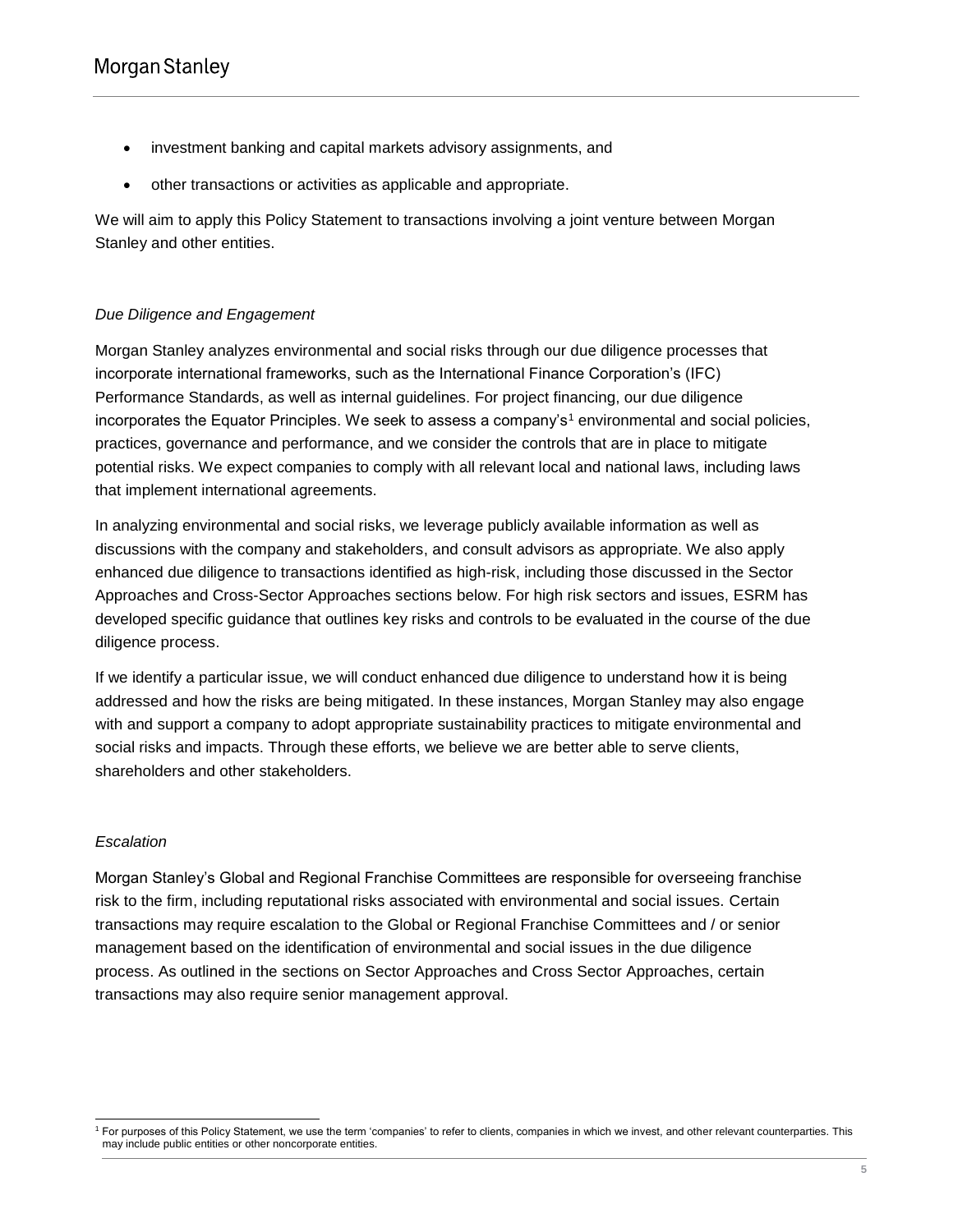#### **Sector Approaches**

Morgan Stanley has tailored approaches to certain sectors and activities, including the following:

#### *Coal-Fired Power Generation*

We will seek to reduce the proportion of our energy financing to coal-fired power generation.

We will not finance transactions globally that directly support the development of new or physical expansions of coal-fired power generation, unless there is carbon capture and storage or equivalent carbon emissions reduction technology.

When considering other transactions involving coal-fired power generation, we will conduct enhanced due diligence. Enhanced due diligence considerations include technology and emissions controls used, impacts on biodiversity and community, and the company's framework for and track record in managing greenhouse gas and other emissions, waste and wastewater, occupational health and safety, human rights and compliance with regulations and international standards.

We will engage with companies that derive a significant portion of their revenue from coal power generation to understand their strategy to diversify away from coal and reduce their carbon emissions.

#### *Thermal Coal Mining*

We have reduced and will continue to reduce our exposure to thermal coal mining globally.

- *Mountaintop removal mining*  We will not provide financing where the specified use of proceeds would be directed toward mountaintop removal (MTR) mining. We will not provide financing for companies that rely on MTR for anything more than a limited portion of their annual coal production, nor will we provide financing for any company that does not have a plan to eliminate existing MTR operations in the foreseeable future.
- *New thermal coal mining*  We will not provide financing where the specified use of proceeds would be directed toward new thermal coal mine development.

Other financing transactions for thermal coal mining companies will require escalation and senior management approval, and we will be prudent in the transactions we undertake. When considering these transactions, we will conduct enhanced due diligence. Enhanced due diligence considerations include impacts on biodiversity, fresh water resources and local and indigenous communities, and the company's framework for and track record in managing emissions, waste and wastewater, occupational health and safety, human rights and compliance with regulations and international standards.

We will engage with companies that derive a significant portion of their revenue from thermal coal mining operations in order for us to understand their plans to diversify away from thermal coal mining. We will phase out our financing of those thermal coal mining companies that do not have a diversification strategy within a reasonable timeframe.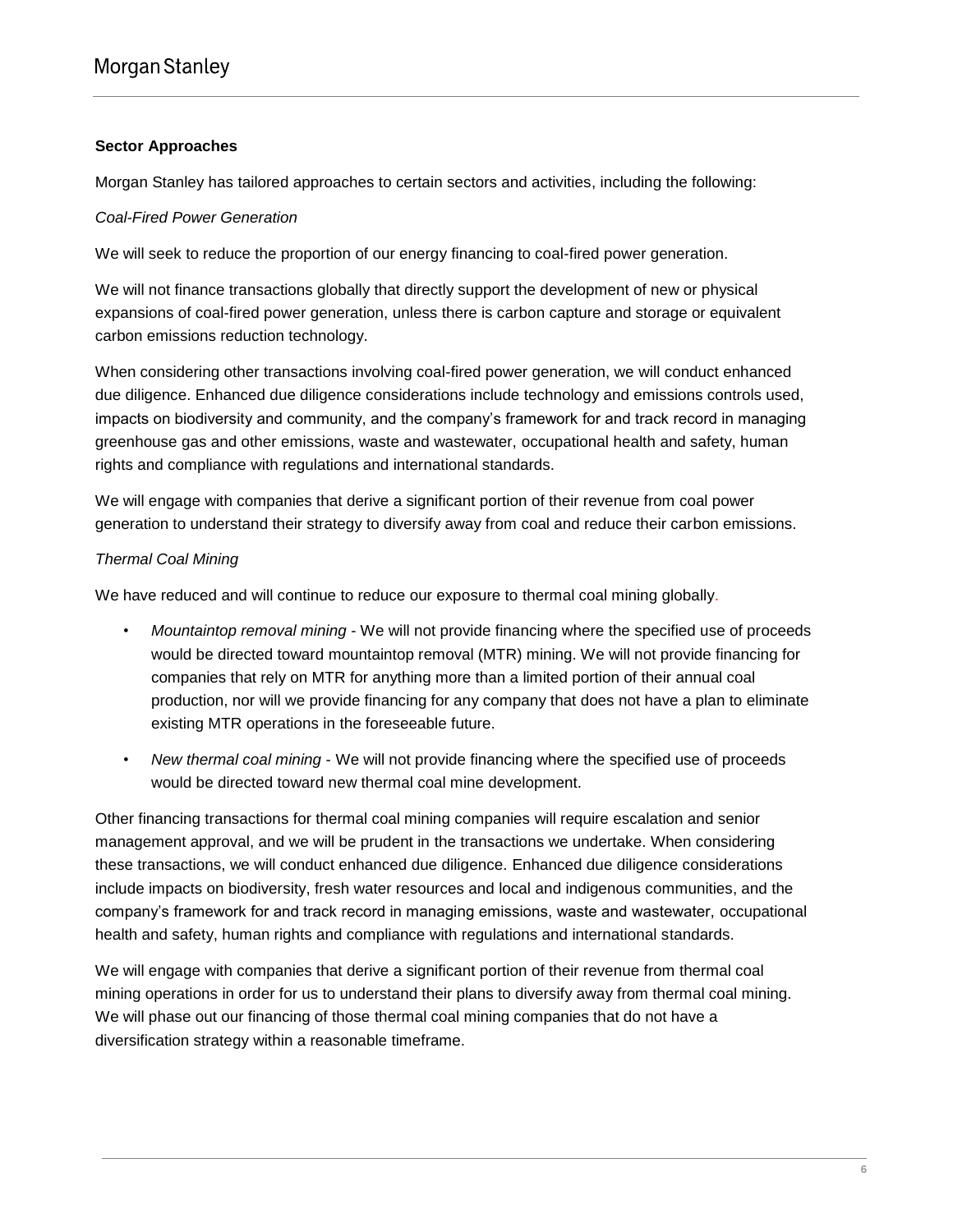#### *Arctic Oil and Gas*

Transactions in the Arctic region will require escalation and senior management approval, and we will be prudent in the transactions we undertake.

We will not directly finance new oil and gas exploration and development in the Arctic, including the Arctic National Wildlife Refuge (ANWR).

When considering transactions in the Arctic region that are not prohibited by the foregoing, we will conduct enhanced due diligence. Enhanced due diligence considerations include impacts on local communities and Indigenous Peoples, biodiversity and fresh water resources, as well as the company's framework for and track record for managing energy use, greenhouse gas emissions, spills and leaks, emergency response, waste and wastewater, and occupational health and safety.

#### *Oil Sands*

When considering transactions related to oil sands development, we will conduct enhanced due diligence and be prudent in the transactions we undertake.

Enhanced due diligence considerations include environmental and social impacts, such as impacts on local communities and Indigenous Peoples, including First Nations communities in Canada, occupational health and safety, biodiversity and fresh water resources, as well as the company's framework for and track record of managing environmental and social risks, such as greenhouse gas emissions reduction strategies and actions, spills and leaks, and waste and wastewater management.

#### *Ultra Deepwater Oil and Gas*

When considering transactions related to ultra deepwater oil and gas, we will conduct enhanced due diligence and be prudent in the transactions we undertake.

Enhanced due diligence considerations include environmental and social impacts, such as impacts on occupational health and safety and biodiversity, as well as the company's framework for and track record of managing environmental and social risks, such as greenhouse gas emissions, spills and leaks.

#### *Shale Oil and Gas*

When considering transactions related to the exploration and production of shale oil or gas using hydraulic fracturing, we will conduct enhanced due diligence and be prudent in the transactions we undertake.

Enhanced due diligence considerations include environmental and social impacts, such as impacts on local communities and Indigenous Peoples, occupational health and safety, biodiversity, fresh water resources, and seismicity, as well as the company's framework for and track record of managing environmental and social risks, such as greenhouse gas emissions, including methane, spills and leaks, water use, and waste and wastewater management.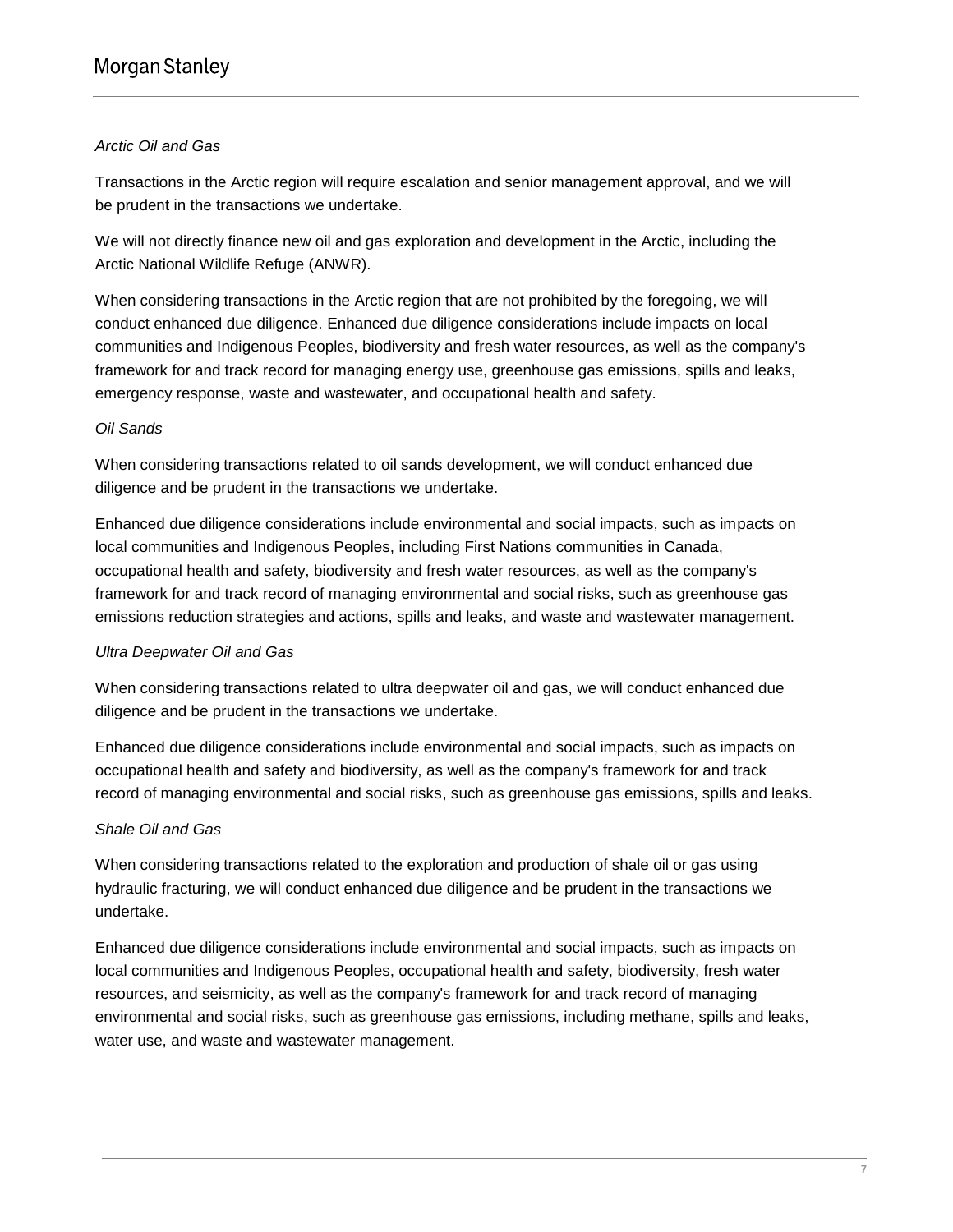#### *Oil and Gas Transportation Pipelines and LNG Export*

When considering transactions related to the construction or operation of oil and gas transportation pipelines or LNG plants and terminals, we will conduct enhanced due diligence and be prudent in the transactions we undertake.

Enhanced due diligence considerations include environmental and social impacts, such as impacts on local communities and Indigenous Peoples, occupational health and safety, biodiversity, protected areas and fresh water resources, as well as the company's framework for and track record of managing environmental and social risks, such as spills and leaks.

#### *Nuclear Energy*

When considering financings directly related to the construction of new, or upgrades of existing nuclear power plants, we will conduct enhanced due diligence.

Enhanced due diligence considerations include the host country and international legal, regulatory, and safety frameworks, environmental and social impacts, including community impacts, and the company's framework for and track record in managing environmental and social risks such as seismicity, material and waste management, water use, and occupational health and safety risks.

#### *Hydropower*

When considering financings directly related to the construction of new large-scale hydropower projects, we will conduct enhanced due diligence.

Enhanced due diligence considerations include a review of available environmental and social impact assessments and impacts to protected areas and local communities. The International Hydropower Association Sustainability Assessment Protocol will be referenced as guidance.

#### *Forestry*

Forests are important to our environment, communities and biodiversity, and deforestation and forest degradation pose significant threats to each. We seek to support the sustainable management of forests, including the protection of high conservation value forests.

We aim to finance only preservation and light, non-extractive use of forest resources for projects in forests where high conservation values are endangered.

We will not knowingly finance companies or projects that collude with or are knowingly engaged in illegal logging, or utilize illegal or uncontrolled fire or commercial logging projects in the United Nations Educational, Scientific and Cultural Organization (UNESCO) World Heritage sites.

When considering direct financing for forestry projects that impact high conservation value forests, we expect companies that are directly involved in timber logging to have obtained or be working toward Forest Stewardship Council (FSC) certification or a comparable certification. Compliance with applicable local, national and international laws and regulations is required. Companies that are in compliance with applicable laws and regulations and have not obtained nor are working toward FSC or a comparable certification will be considered on a case-by-case basis if they can demonstrate compliance with the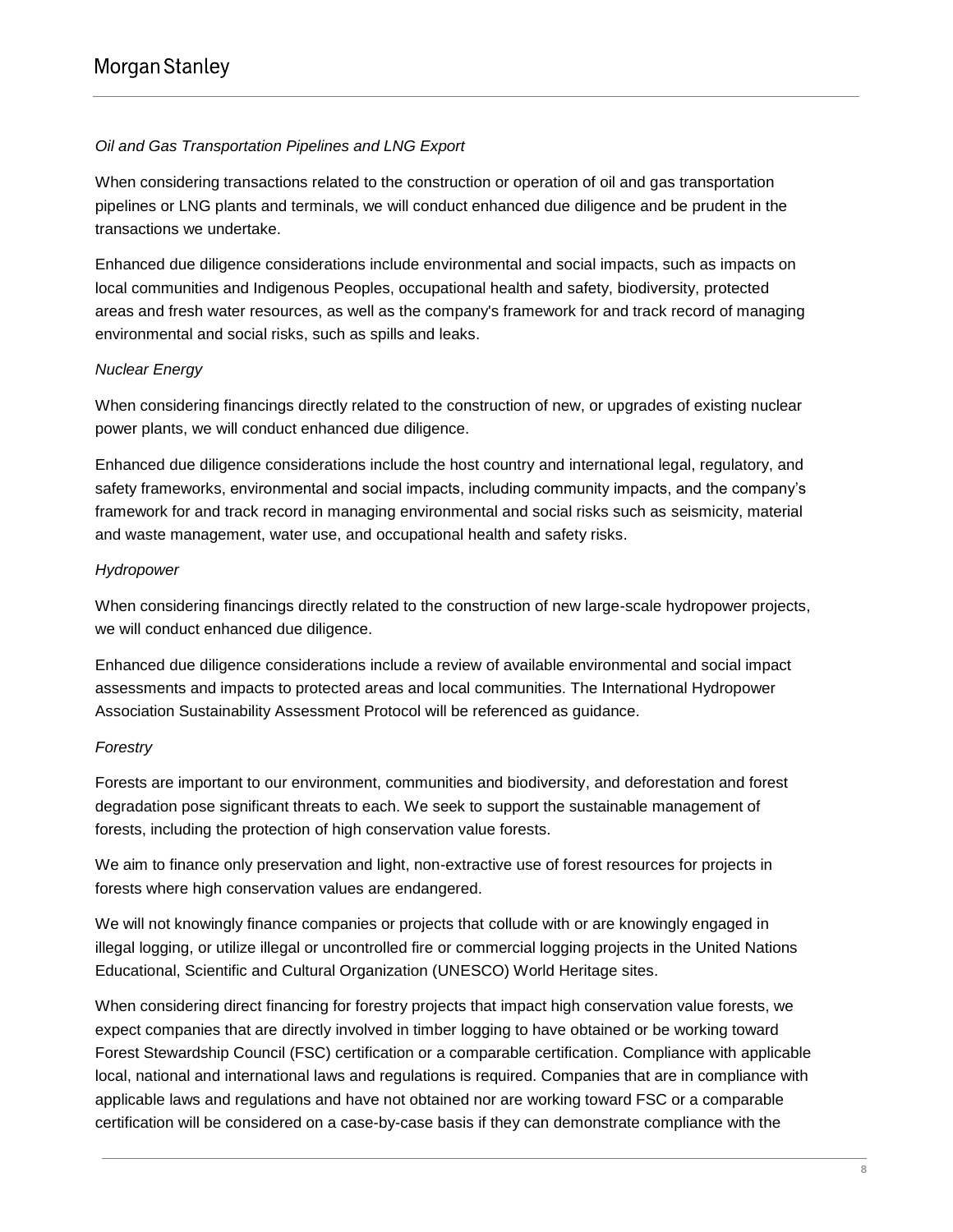FSC Principles. In such case, we will introduce or refer relevant clients to credible experts who can help establish a rigorous, time-bound, stepwise approach to achieve certification within three years. For these transactions, due diligence considerations include a company's policies and practices to manage impacts on local communities and Indigenous Peoples, biodiversity and sensitive areas, such as peatlands.

When considering transactions with companies that process, purchase or trade wood products from high-risk countries, diligence considerations include practices for ensuring wood comes from legal sources, such as the use of third-party certification for chain of custody systems.

#### *Palm Oil*

Morgan Stanley will not provide financing for companies that are directly involved in the upstream production of palm oil, unless the companies have achieved Roundtable on Sustainable Palm Oil (RSPO) certification or have a time-bound plan to achieve this. Compliance with local, national and international laws and regulations is required. For these transactions, we will conduct enhanced due diligence and consider a company's policies and practices to manage impacts on local communities and Indigenous Peoples, biodiversity and sensitive areas such as, peatlands, including reviewing a company's commitment to no deforestation, no peatland development and no exploitation of human rights.

#### **Cross-Sector Approaches**

#### *Critical Habitats and Critical Cultural Heritage*

Morgan Stanley recognizes the importance of critical habitats and critical cultural heritage as part of its environmental and social risk management framework. Considerations regarding these issues are incorporated into our due diligence processes, including potential impacts on biodiversity and traditional local communities' and Indigenous Peoples' livelihoods and cultural heritage.

We will not knowingly finance projects where the use of proceeds support the development or expansion of projects in UNESCO World Heritage sites, unless there is prior consensus between the host country government and UNESCO that the activity would not adversely impact the Outstanding Universal Value of the site.

We will not knowingly finance or invest in industrial projects where the specified use of proceeds would significantly convert or degrade a critical habitat. Critical habitats are areas of high biodiversity value, such as habitats of significant importance to endangered or endemic species and highly threatened and/or unique ecosystems. They include legally protected areas, areas officially proposed by governments as protected areas, and sites identified by a project's environmental impact assessment as vital to the viability of the protected areas.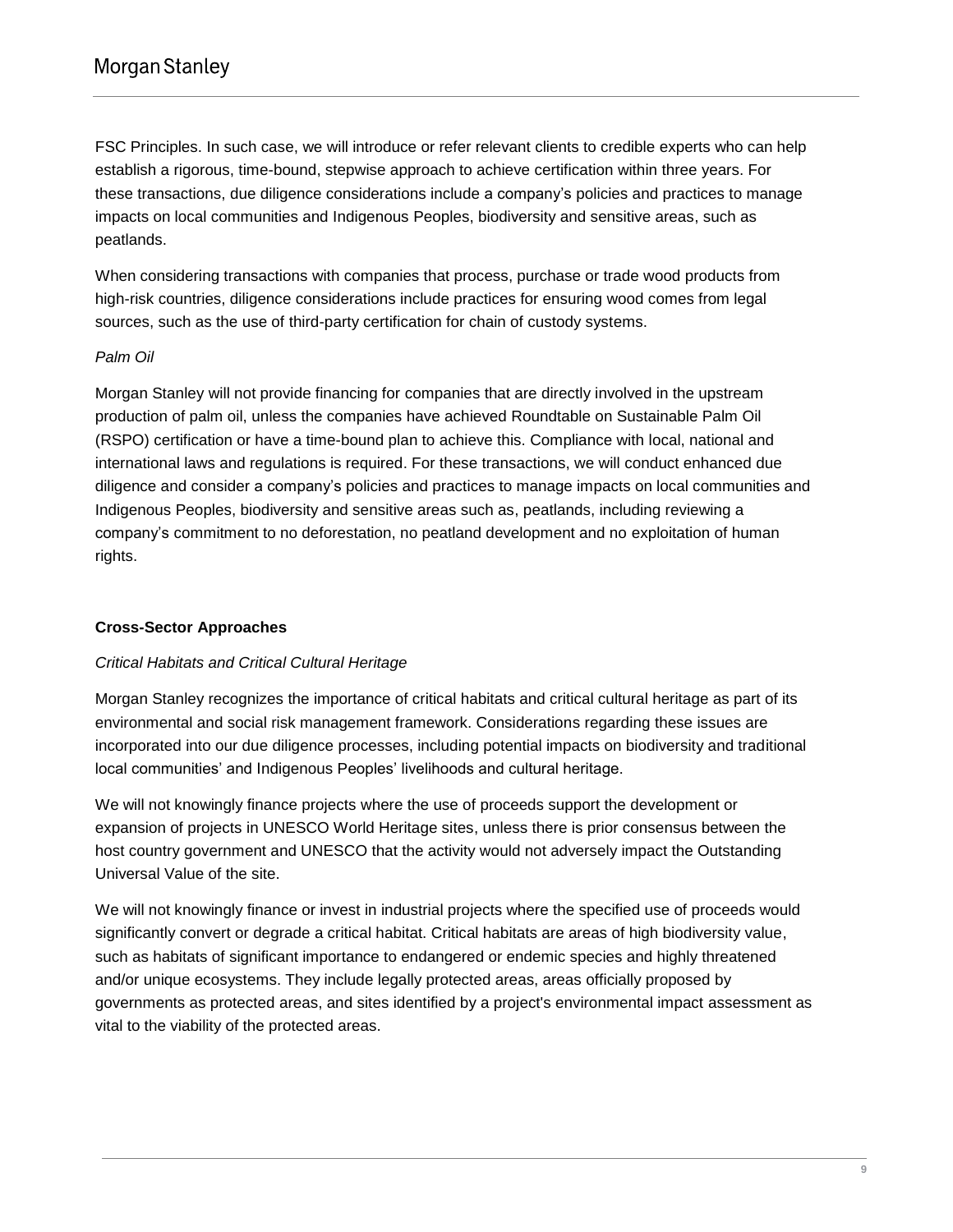#### *Human Rights*

Morgan Stanley will not knowingly engage in transactions where there is evidence of direct involvement in modern slavery, such as forced labor, human trafficking, or harmful or exploitative forms of child labor.

Potential human rights issues (including within a company's supply chain, as may be relevant) are considered in our due diligence processes as appropriate. Areas of potential heightened human rights risk undergo enhanced diligence and may be escalated to senior management. Please refer to Section 5, "Human Rights" for more information on our approach to human rights.

#### *Indigenous Peoples*

Morgan Stanley recognizes that the identities and cultures of Indigenous Peoples are inextricably linked to the lands on which they live and the natural resources on which they depend. We respect the rights of Indigenous Peoples globally regarding issues affecting their lands and territories, traditionally owned or otherwise occupied and used.

When financing projects where a significant portion of the use of proceeds may directly impact Indigenous Peoples, Morgan Stanley expects project sponsors or borrowers to demonstrate alignment with the objectives and requirements of IFC Performance Standard 7, including the requirements for free, prior and informed consent<sup>2</sup> in the circumstances outlined in the performance standard.

When considering other transactions that may directly and adversely impact Indigenous Peoples, enhanced due diligence will be applied. Considerations include the company's framework for managing and addressing potential impacts, such as policies on Indigenous Peoples, engagement and consultation processes, including processes to achieve free, prior and informed consent, culturally appropriate communication, avoidance of impacts on critical heritage and land subject to traditional ownership or customary use, and grievance mechanisms.

# <span id="page-10-0"></span>**4. Climate Change**

Morgan Stanley recognizes that climate change is occurring, and acknowledges the scientific consensus, led by the Intergovernmental Panel on Climate Change, that greenhouse gases emitted by human activities are the primary driver. We recognize the benefits of helping to reduce greenhouse gas emissions as climate change poses significant risks to the global economy. Effective action on climate change will require a broad transformation of sectors and economies. It will be critical that impacts to workers and communities be carefully managed. Due to the complexity of addressing climate change in both developed and emerging economies, a transition to a low-carbon economy will necessitate joint efforts by governments, businesses and individuals. Our approach to managing climate risks and opportunities is informed by the recommendations of the Task Force for Climate-Related Financial Disclosures (TCFD).

l <sup>2</sup> Although no universal definition of free, prior and informed consent (FPIC) exists, it is well-accepted that it comprises a process and an outcome in which project sponsors and the government engage in good faith negotiation with the affected indigenous peoples to agree on the basis for which a project can proceed. FPIC neither requires unanimous support by individuals or sub-groups within the community nor requires the project sponsors to agree to aspects not under their control.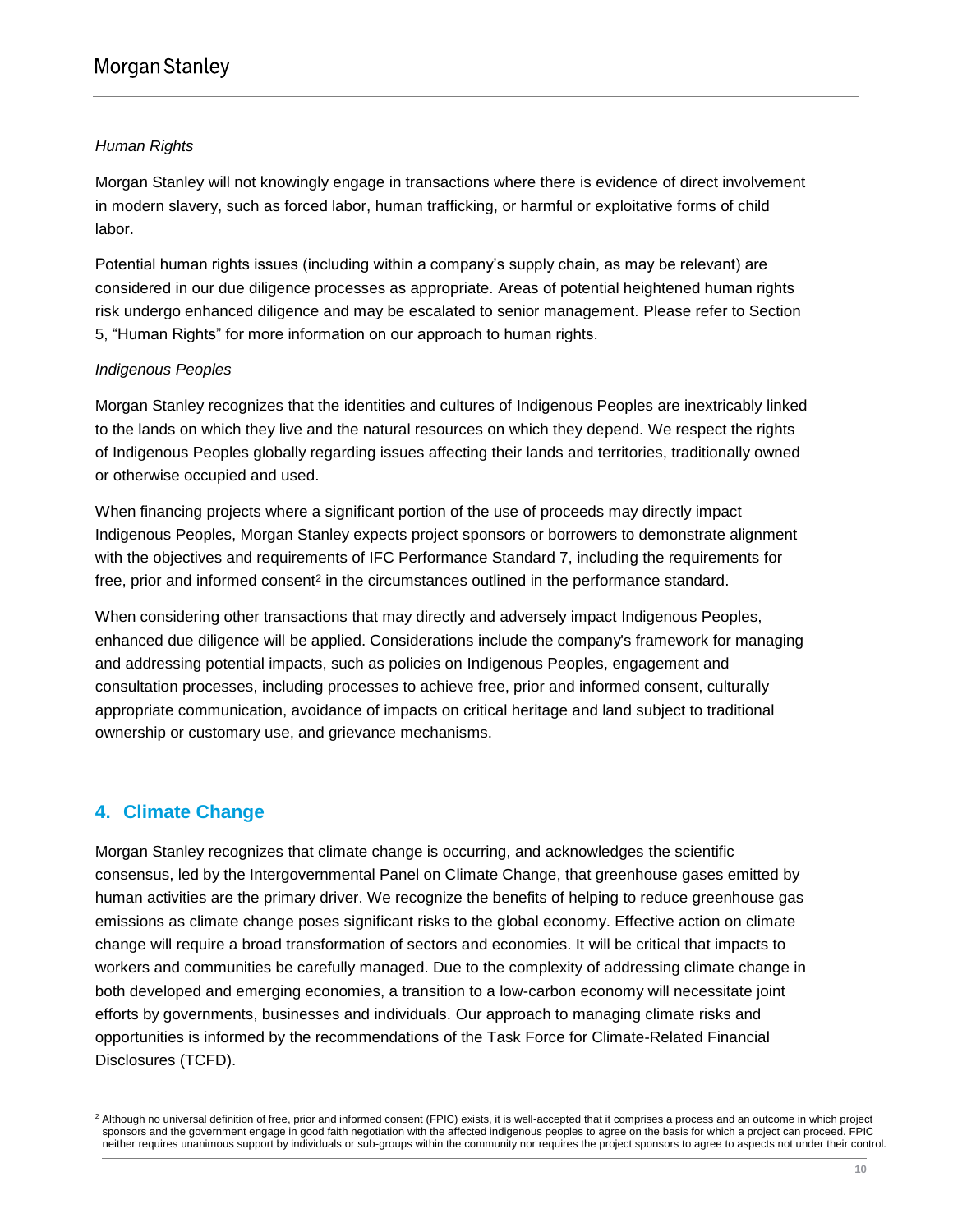**Governance:** The Risk Committee of our Board of Directors assumed responsibility for oversight of climate-related risks in 2019. The Nominating and Governance Committee oversees corporate governance principles and ESG initiatives. Various teams, working groups and councils across the firm support our climate-related work. For example, the Executive Climate Change Risk Steering Committee and Working Group were established in 2019. The Steering Committee is the highest-level governance body dedicated solely to climate change risk, comprising senior leaders from across our business units and control functions. Its purpose is to align our approach to understanding, assessing and managing potential material climate-related risks and to coordinate a comprehensive and strategic firmwide response. The Working Group tracks significant internal and external developments, coordinates and aligns climate initiatives across the firm, and elevates significant issues to the Steering Committee and senior management.

**Strategy:** Morgan Stanley supports the transition to a low-carbon economy by partnering with clients on solutions, publishing thought leadership for investors, managing climate risk in its business activities, and seeking to enhance the climate resilience of our operations. We are committed to providing relevant and adequate disclosure on our climate-related activity.

**Risk Management:** Morgan Stanley deploys expertise and resources to explore how and where we may face potential transition and physical risks from the ongoing impacts of climate change. GSF and Firm Risk Management partner closely to integrate climate change considerations into the firm's lending and operational processes to identify assess and manage both physical and transitional risks. In addition, the ESRM team incorporates climate risk considerations into the reviews of specific sectors. If a transaction raises a climate-related concern, in alignment with this Policy Statement, ESRM conducts enhanced due diligence which may include a review of a client's framework and track record for managing greenhouse gases and other emissions, and compliance with regulations and international standards.

**Metrics and Targets:** We are committed to mobilizing \$250 billion to support low-carbon solutions by 2030 and achieving carbon neutrality across our global operations by 2022.

Morgan Stanley also has established a commitment to reach net-zero financed emissions by 2050, joining many of our clients in this strategic goal. This net-zero commitment focuses on "financed" emissions, and initial work will be aimed at supporting the development of standardized tools and methodologies for measuring and disclosing financed emissions. As part of that effort, Morgan Stanley joined the Steering Committee of the Partnership for Carbon Accounting Financials (PCAF).

The firm will set financed emissions targets as robust and comparable metrics and methodologies are developed. This Policy Statement and our approach to carbon–sensitive sectors will be guided by the development of these targets and this ongoing work.

In addition, we commit to transparent reporting that will help stakeholders understand our progress. While our interim targets and progress will change over time, our commitment to reaching net-zero financed emissions by 2050 will guide our decisions.

For more information, refer to our [TCFD report.](https://www.morganstanley.com/assets/pdfs/Morgan_Stanley_TCFD_Report_2020.pdf)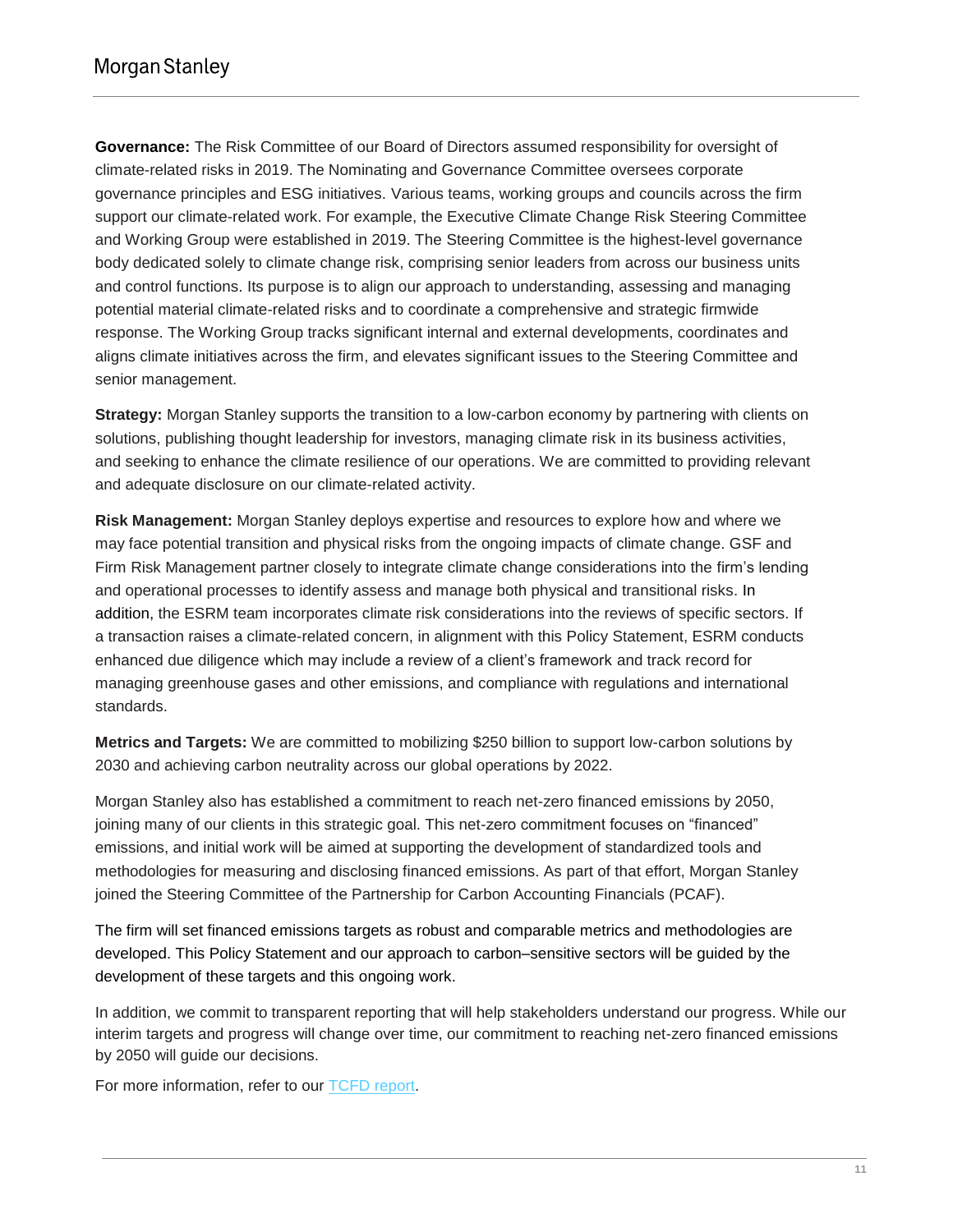# <span id="page-12-0"></span>**5. Human Rights**

Morgan Stanley is committed to being a responsible corporate citizen and fulfilling the important role business can play in protecting and advancing global standards for human rights, including equal opportunity, the freedom to associate and bargain collectively, and the elimination of modern slavery, human trafficking and harmful or exploitative forms of child labor.<sup>3</sup> We endeavor to exercise our influence by conducting our business operations in ways that seek to respect, protect and promote the full range of human rights, such as those described in the United Nations' Universal Declaration of Human Rights.

Our [Statement on Human Rights,](https://www.morganstanley.com/about-us-governance/pdf/human_rights_statement.pdf) approved by our Board of Directors, enshrines our commitment to respect and uphold human rights under the United Nations' Universal Declaration of Human Rights and the United Nations Guiding Principles on Business and Human Rights.

Human rights considerations are incorporated into our transaction due diligence process, our engagement with companies, our supplier expectations, and our own operations. To help ensure that modern slavery is not taking place in any part of our operations or any of our supply chains, we address this issue in our supplier policies, agreements and our [Supplier Code of Conduct.](https://www.morganstanley.com/about-us-governance/pdf/supplier-code-of-conduct.pdf) We are also committed to engaging with stakeholders and partners to understand the evolving global landscape and continuously improve our approach.

Please refer to the ESRM section of this Policy Statement and Morgan Stanley's [Modern Slavery and](https://www.morganstanley.com/about-us-governance)  [Human Trafficking Statement](https://www.morganstanley.com/about-us-governance) for additional information on our approach to this issue.

# <span id="page-12-1"></span>**6. Operations**

Morgan Stanley believes that a meaningful commitment to protecting the environment must begin with our own operations. We are committed to minimizing our direct impact on the environment, and we aspire to best practices in facilities management and sourcing.

#### *Energy and Greenhouse Gas Management*

In 2017, Morgan Stanley announced a commitment to become carbon neutral by 2022, with an aim to source 100 percent of our global operational electricity needs from renewable sources and to offset any remaining emissions. As part of this commitment, we have updated our energy reduction targets. Morgan Stanley aims to achieve a 20 percent reduction in energy usage by 2022 from a 2012 baseline, on an absolute basis. The goal to become carbon neutral covers Scope 1 and 2 emissions and Scope 3 business travel, as defined by the Greenhouse Gas Protocol. To achieve carbon neutrality, we seek to develop on-site power generation, secure power purchase agreements, purchase renewable energy credits and pursue carbon offsets, as appropriate. We will continue to disclose our carbon footprint information to the public, as we have since 2006.

l <sup>3</sup> Harmful or exploitative forms of child labor are defined as work that is economically exploitative, is likely to deprive children of their childhood, their potential and their dignity, and is mentally, physically, socially or morally dangerous and harmful to children.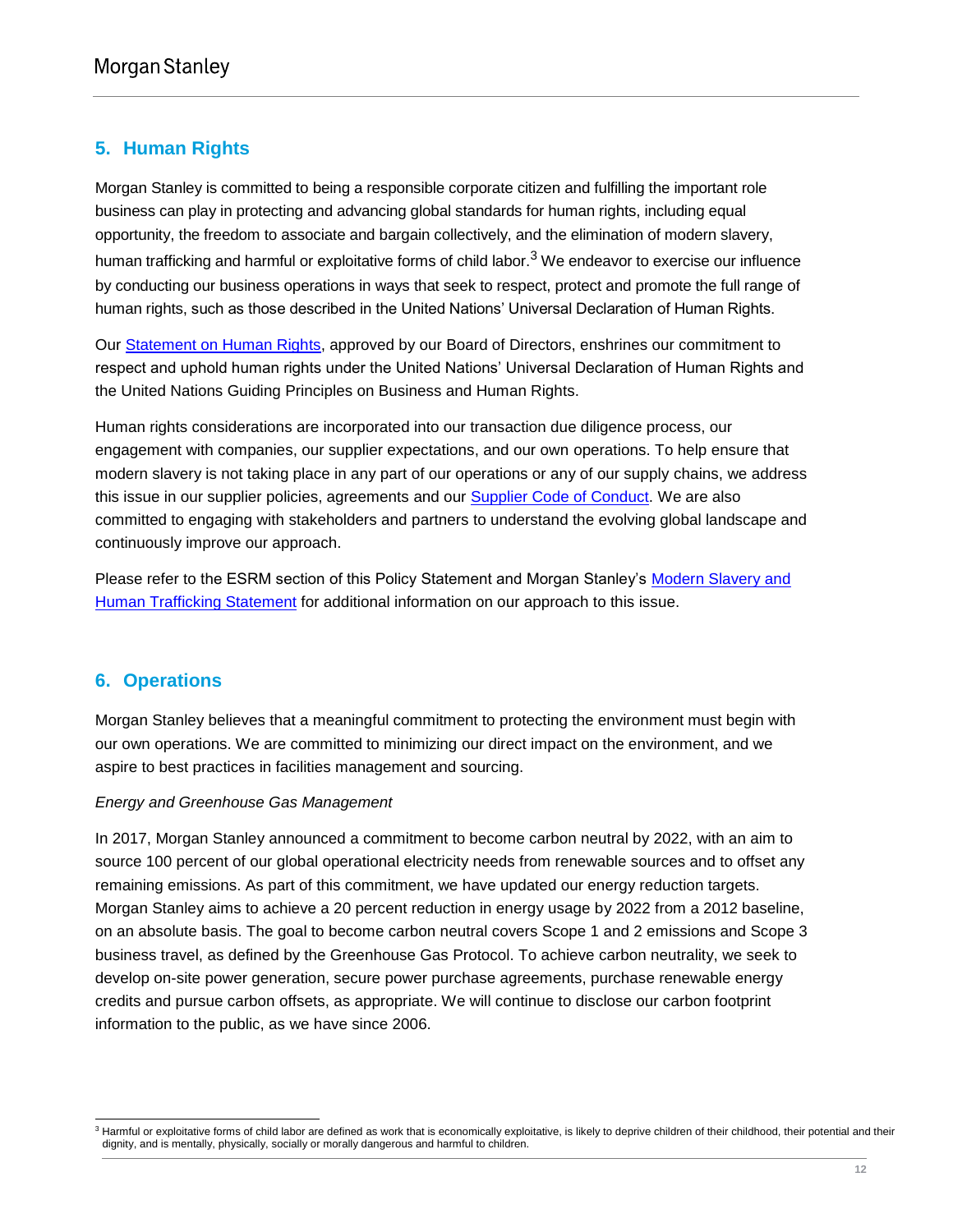#### *Green Buildings*

Morgan Stanley is committed to sustainable and responsible operations through enhanced standards for our owned and leased buildings. We are focused on specifications for location, design, energy, water efficiency, air quality and materials that incorporate environmental best practice (e.g., U.S. Green Building Council's LEED certification program, U.K. BREEAM system and WELL Building standards). When possible, Morgan Stanley includes green lease components in new leases and renewals for environmental data reporting transparency. Our continuous commissioning at our owned sites ensures building systems are operating at design specifications and identifies further opportunities to increase efficiency and reduce energy use.

#### *Procurement*

We evaluate opportunities to increase sustainable product sourcing by establishing policies, such as our Supplier Code of Conduct, that outline our expectations and requirements for vendors on sustainability and human rights issues. Environmental risk is weighed when purchasing, with preference given to products made from recyclable, compostable and biodegradable materials. We also promote policies that maximize product efficiency and reduce our overall purchasing needs (e.g., promoting energysaving equipment and reducing paper usage through automated and digitized processes).

#### *Waste Management*

Morgan Stanley takes measures to promote recycling and to minimize waste volumes. Recycling diversion rates and total waste volumes are continuously monitored at our major facilities. Comprehensive waste audits are regularly performed to ensure our handling and recycling processes are productive and improved when necessary. Recycling programs focus on employee engagement, with clear labeling on waste and recycling bins dispersed throughout our buildings' floors. Cleaning staff is trained on proper procedures in collecting recyclable materials. Compostable materials are collected from our cafeterias and kitchens.

# <span id="page-13-0"></span>**7. Governance, Implementation and Reporting**

Morgan Stanley has a governance system in place and takes steps to implement and review this Policy Statement on an annual basis.

#### *Governance*

The Nominating and Governance Committee of the Morgan Stanley Board of Directors oversees the firm's ESG initiatives. This Policy Statement is reviewed annually by the ESRM Group, the GSF Group, senior representatives of the business units, and other relevant internal functions, and may be modified to reflect developments in our sustainability strategy or business operations. The results of the review are presented to the Global Franchise Committee, and material amendments are presented to the Nominating and Governance Committee of the Board of Directors for its consideration.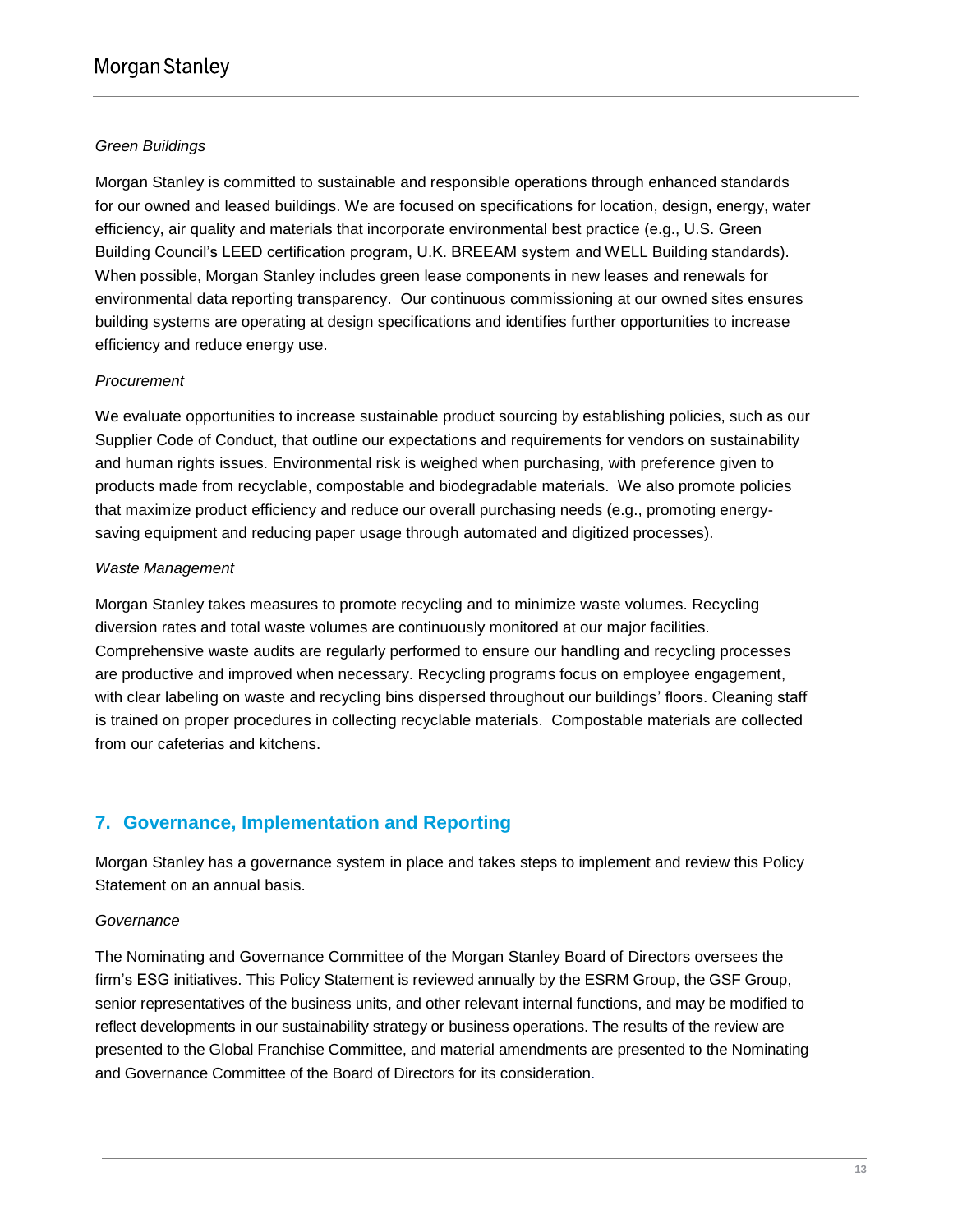#### *Training*

Employees and executives across the firm are responsible for implementing our ESG commitments. We train our employees to understand and manage ESG risks and opportunities affecting our business.

#### *Stakeholder Engagement*

Morgan Stanley values the perspectives and insights of our internal and external stakeholders, and regularly engages with stakeholder groups. We discuss environmental and social issues through meetings and open dialogue with employees, shareholders, investors, clients - investor and corporate, other financial institutions, nongovernmental organizations, communities, policy makers and sustainability thought leaders.

With respect to internal stakeholders, our ability to execute our sustainability strategy depends on the knowledge and enthusiasm of our employees. We regularly share information on the firm's sustainability initiatives, and invite employees to engage on ESG issues. We believe that dialogue with stakeholders is important to ensuring that we consider diverse and timely perspectives in our approaches.

Morgan Stanley convenes periodic stakeholder roundtables to gather insights from key external stakeholders on the firm's activities related to key sustainability topics. We are members of, and active participants in, leading sustainable business initiatives and non-governmental organizations, including:

- **Business for Social Responsibility (BSR)**
- CDP (formerly the Carbon Disclosure Project)
- Ceres Investor Network on Climate Risk and Sustainability
- Climate Bonds Initiative (CBI)
- Green Bond Principles
- Partnership for Carbon Accounting Financials (PCAF)
- **•** Principles for Responsible Investment (PRI)
- Sustainability Accounting Standards Board (SASB)

#### *Reporting*

Morgan Stanley is committed to regularly providing our stakeholders information about our environmental and social risk management and sustainability performance. Morgan Stanley publishes an annual sustainability report with a focus on investor-relevant ESG data and information. Additional information regarding our sustainability policies and performance can be found in the following locations:

• The [Sustainability](https://www.morganstanley.com/about-us/sustainability-at-morgan-stanley) pages of our website, which highlight our strategy and key aspects of our Solutions and Services and firmwide Sustainability, and provides links to sustainability disclosures, such as our annual sustainability report, CDP response and TCFD report.